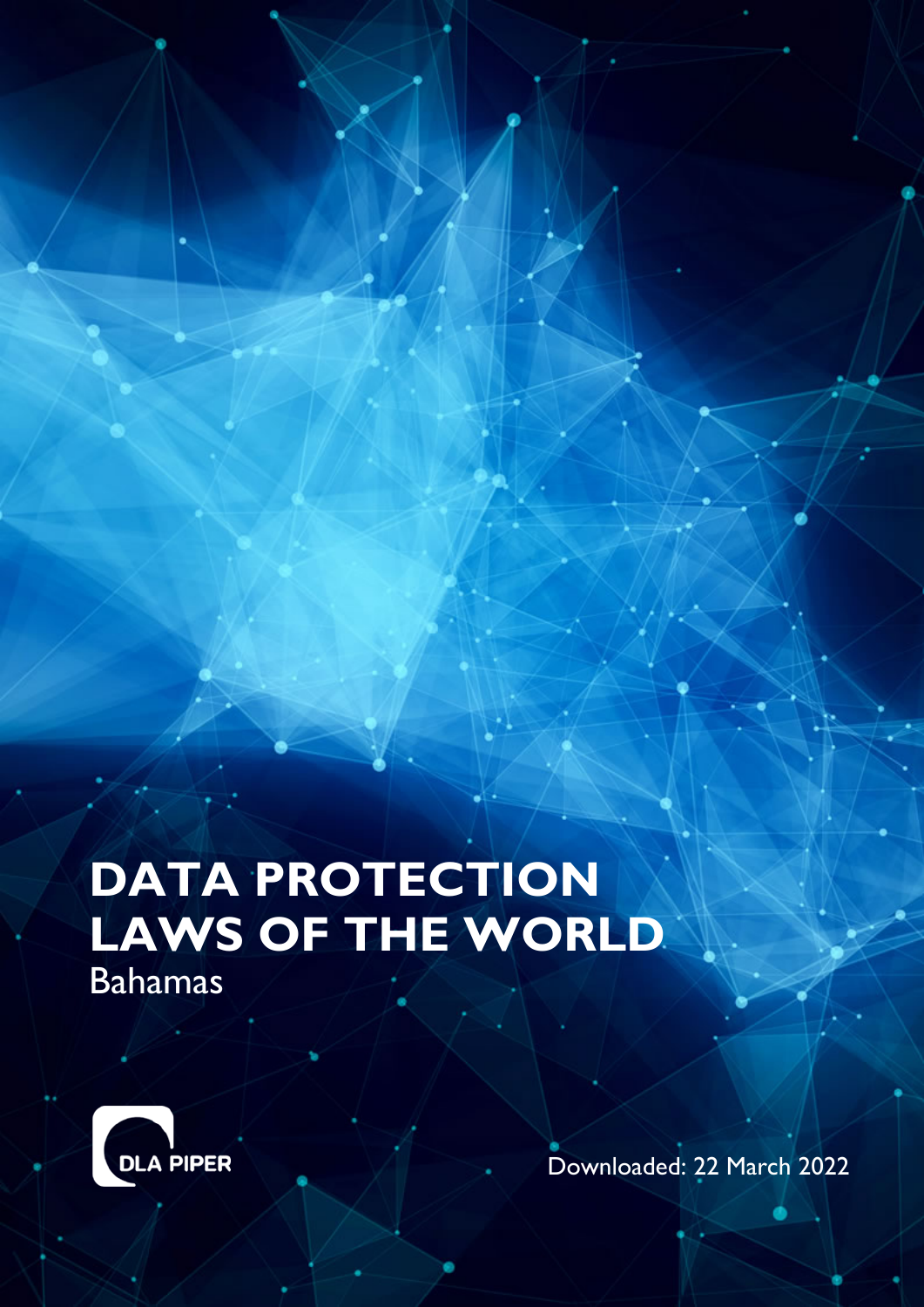# **BAHAMAS**

*Last modified 22 December 2021*

#### **LAW**

Data Protection (Privacy of Personal Information) Act **("DPA").**

#### **DEFINITIONS**

#### **Definition of Personal Data**

Section 2 DPA defines 'personal data' as data relating to a living individual who can be identified either from the data or from the data in conjunction with other information in the possession of the data controller.

## **Definition of Sensitive Personal Data**

'Sensitive personal data' is further defined in Section 2 DPA as personal data relating to: racial origin; political opinions or religious or other beliefs; physical or mental health (other than any such data reasonably kept by them in relation to the physical or mental health of their employees in the ordinary course of personnel administration and not used or disclosed for any other person); trade union involvement or activities; sexual life; or criminal convictions, the commission or alleged commission of any offence, or any proceedings for any offence committed, the disposal of such proceedings or the sentence of any court in such proceedings.

It should be noted that although sensitive personal data ('**SPD**') is distinguished from personal data under DPA in its specificity of certain categories of data, SPD does not otherwise receive any special treatment compared to general personal data. While DPA provides that the relevant Minister responsible for data protection may create regulations that would provide safeguards for such data under the Act, such a regulation has never materialized.

#### **NATIONAL DATA PROTECTION AUTHORITY**

Section 14 DPA establishes a Data Protection Commissioner ('**DPC**'), a corporation sole, that is tasked with the enforcement of the provisions of DPA. The DPC operates from the Office of the Data Protection Commissioner which would the Bahamian equivalent of a national data protection authority as seen in other jurisdictions.

## **REGISTRATION**

There is no obligation under DPA to register with the Office of the Data Protection Commissioner as a data controller (or data processor).

## **DATA PROTECTION OFFICERS**

There is no statutory duty to appoint a Data Protection Officer under DPA.

#### **COLLECTION & PROCESSING**

DPA in The Bahamas has only limited extraterritorial effect (as it concerns data controllers). Per Section 4(1) of DPA, the Act only applies to: data controllers established in The Bahamas (where the data is processed in the context of the local establishment); and data controllers established outside The Bahamas that use equipment in The Bahamas for processing data (other than for transit through The Bahamas).

In the above context, an 'established' data controller can be any of the following (in accordance with Section 4(3) of DPA): an individual ordinarily resident in The Bahamas; a body incorporated or registered under Bahamian law; a partnership or other unincorporated association formed under Bahamian law; and any person that does not fall into any of the foregoing categories but maintains an office, branch or agency in The Bahamas through which they carry on a business activity or regular practice. It can be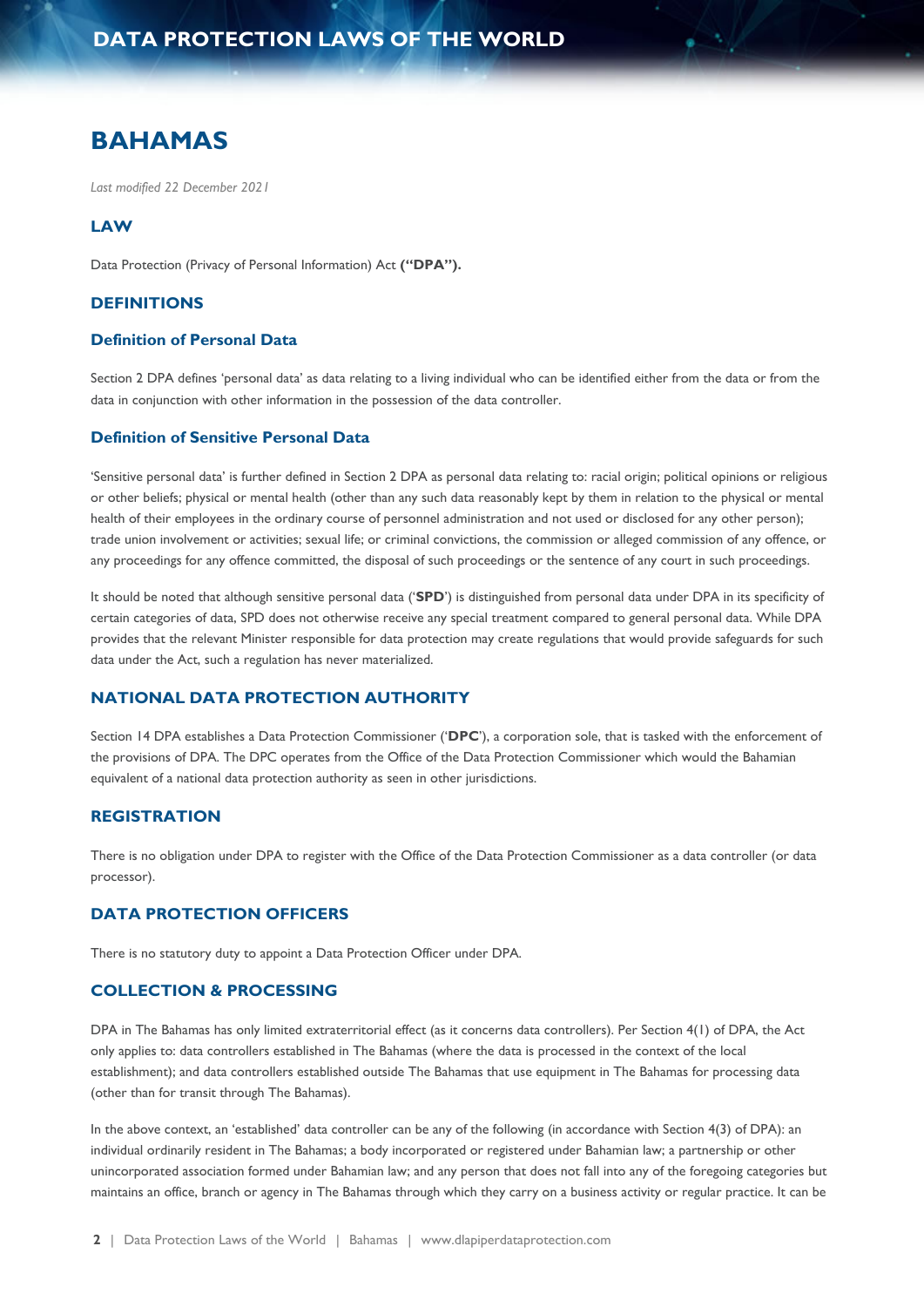# **DATA PROTECTION LAWS OF THE WORLD**

seen, therefore, that a nexus to The Bahamas of the kind described above must be established for DPA to apply outside the jurisdiction.

Data controllers are defined in Section 2 DPA as a person who, alone or with others, determines the purposes for which and the manner in which any personal data are, or are to be processed. Data controllers owe a statutory duty of care to data subjects pursuant to Section 12(1) as it regards the collection by him of personal data or information intended for inclusion in such data or his dealing with such data. Further, Section 12(2) provides that data controllers must use contractual or other legal means to provide a 'comparable' level of protection from any third party to whom he discloses information for the purpose of data processing.

Data controllers, under Sections 6(1), must abide by several core duties as it relates that the collection, processing, keeping, use and disclosure of data of data subjects, namely, to ensure:

- The data or information constituting the data has been collected by means which are lawful and fair in the circumstances of the case (e.g., data subjects should not be deceived or misled as to the purpose(s) for which the data is being processed or collected – and the use of such data should not cause damage or distress to the data subject);
- The data is accurate and kept up to date where necessary (except in the case of data back-up);
- The data is only kept only for one or more specified or lawful purpose(s);
- The data is not used or disclosed in a manner which is incompatible with that/those purpose(s);
- The data collected is adequate, relevant and not excessive in relation to that purpose or purposes;
- The data is not kept for a period longer than necessary for the purpose(s) for which it was collected (except in cases where personal data needs to be kept for historical, statistical or research purposes);
- There are appropriate security measures in place to prevent unauthorised access to, or alteration, disclosure or destruction of data and against its accidental loss or destruction.

#### **TRANSFER**

Section 17 DPA speaks to the international transfer of data. Under Section 17(1) the DPC may prohibit the transfer of personal data from The Bahamas to a place outside The Bahamas in cases where there is a failure to provide protection either by contract or otherwise equivalent to that provided under DPA, subject to certain exceptions. In arriving at a determination to prohibit the international transfer of data, the DPC must consider whether such a transfer would cause damage or distress to any person and consider the desirability of the transfer. Pursuant to Section 17(8) however, data constituting data required or authorized to be transferred under another enactment; or data that is required by any convention or other instrument imposing an international obligation on The Bahamas; or otherwise, data that a data subject has consented to having transferred, will not apply under Section 17.

## **SECURITY**

As mentioned previously, Section 6(1)(d) provides that data controllers must ensure that appropriate security measures are taken against unauthorised access to, or alteration, disclosure or destruction of, the data and against their accidental loss or destruction. In practice, appropriate security measures typically mean 'industry-standard' (particularly for institutions that store SPD, e.g. law firms, hospitals, banks, insurance companies, etc).

## **BREACH NOTIFICATION**

There is no breach notification obligation under the provisions of DPA.

#### **ENFORCEMENT**

The DPC of The Bahamas is largely responsible for the enforcement of data protection in the jurisdiction. Section 15(1) states that the DPC may investigate or cause to be investigated whether any of the provisions of DPA have been contravened by a data controller or a data processor in relation to an individual when an individual has complained of a contravention of any DPA provisions or where he may otherwise be of the opinion that a contravention make have occurred. Enforcement measures the DPC can utilize include enforcement notices (Section 16 DPA), prohibition notices (Section 17 DPA), information notices (Section 18 DPA), and in rare instances bringing and prosecuting summary offences under DPA (Section 28 DPA).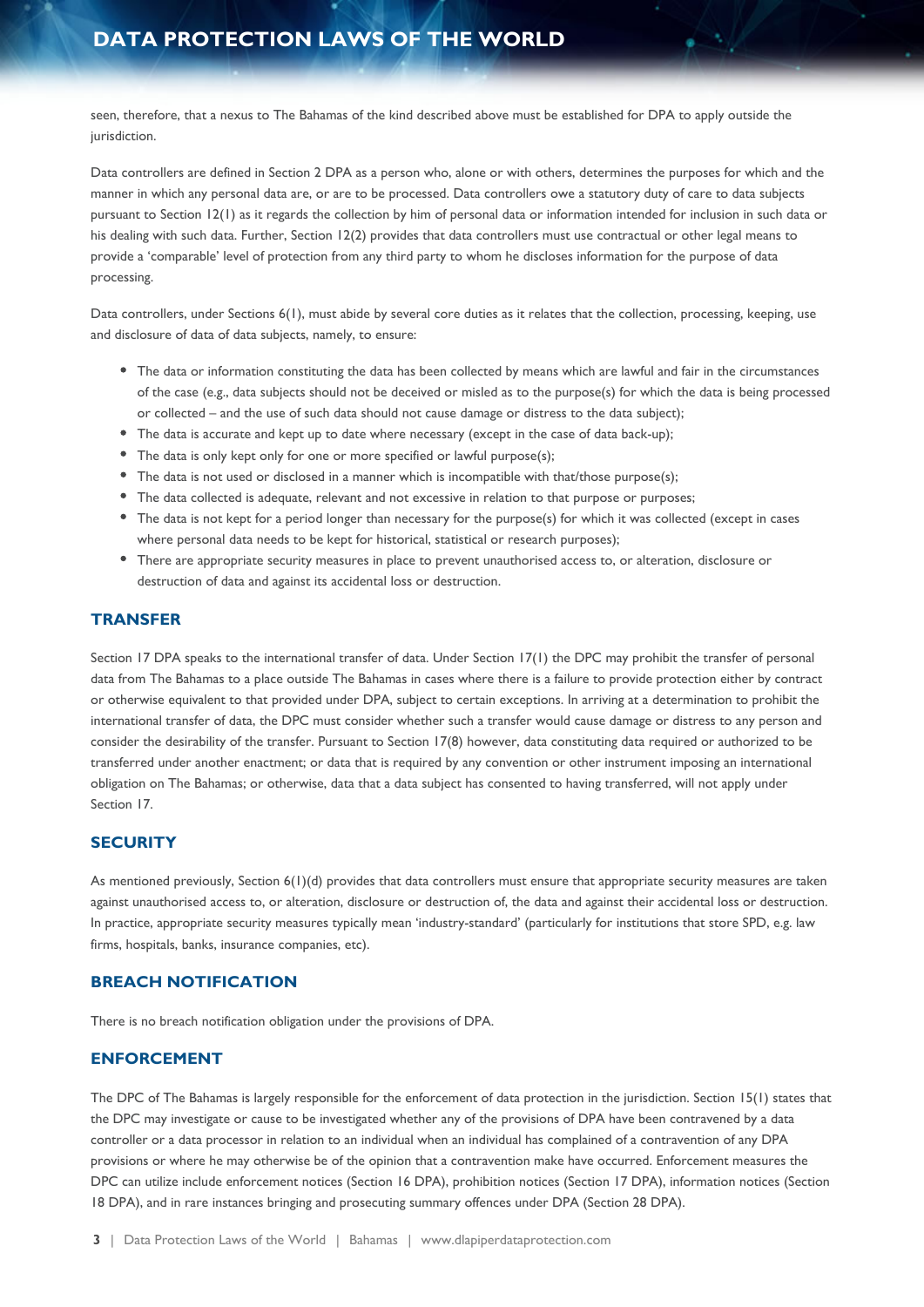Aside from its statutory functions, the DPC is also tasked with educating the public of data protection issues and trends and providing assistance in data breach remediation.

In accordance with Section 29(1) DPA, penalties for a person guilty of an offence under DPA are liable on summary conviction to a fine not exceeding \$2,000.00 Bahamian Dollars; or on conviction on information, to a fine not exceeding \$100,000.00 Bahamian Dollars. Further, Section 29(2) provides that where a person is convicted of a DPA offence, the court may also order that any data material which appears to the court to be connected with the commission of the offence to be forfeited or destroyed and any (relevant) data to be erased.

#### **ELECTRONIC MARKETING**

Data subjects have the right to prohibit processing for the purposes of direct marketing by way of Section 11 DPA. Though DPA provides that 'direct marketing' includes direct mailing, it also applies by extension to electronic marketing and newsletters. In order to prohibit such processing a data subject may make a written request to the data controller to cease using any data that has been kept for the purpose of direct marketing. The data controller then has no more than forty days to either erase or cease using the said data and notify the data subject in writing accordingly.

#### **ONLINE PRIVACY**

Outside of the current provisions of DPA and legislation governing law enforcement access to one's computing devices and encrypted data (e.g. the Interception of Communications Act, Computer Misuse Act, National Crime Intelligence Agency Act etc.), online privacy is largely unregulated and there are no specific laws aimed at the use of cookies or the collection of location data.

Under the Electronic Communications and Transactions Act ('**ECTA**'), however, Section 20 provides for online intermediary a procedure for 'dealing with unlawful, defamatory, etc. information'. An intermediary is defined under Section 2 ECTA as, in the context of an electronic communication, a person including a host on behalf of another person who sends, receives or stores either temporary or permanently that electronic communication or provides related services with respect to that electronic communication. Section 20(1) states that where an intermediary has actual knowledge that information in an electronic communication gives rise to civil or criminal liability, then as soon as possible the intermediary should remove the information from any information processing system within the intermediary's control and cease to provide or offer services in respect of that information and notify the police of the any relevant facts and of the identity of the person from whom the intermediary was supplying services in respect of the information, if the identity of that person is known to the intermediary. Similarly, Section 20(2) states that if an intermediary is aware of facts or circumstances from which the *likelihood* of civil or criminal liability in respect of the information in an electronic communication ought reasonably to have been known should, as soon as practicable, follow any relevant procedure set out in any code of conduct that may be applicable to the intermediary under the Act or notify the police and relevant Minister responsible for electronic communications. The Minister may then direct the intermediary to remove the electronic communication from any information processing system within the control of the intermediary and cease to provide services to the person to whom the intermediary was supplying services in respect of that electronic communication. It can be argued that these provisions give intermediaries (e.g. telecommunications providers) facilitating communications between end users' communications broad powers to potentially cease services or effectively censor electronic communications they deem objectionable on the grounds that civil or criminal liability could likely arise without any liability arising provided the action is made in good faith.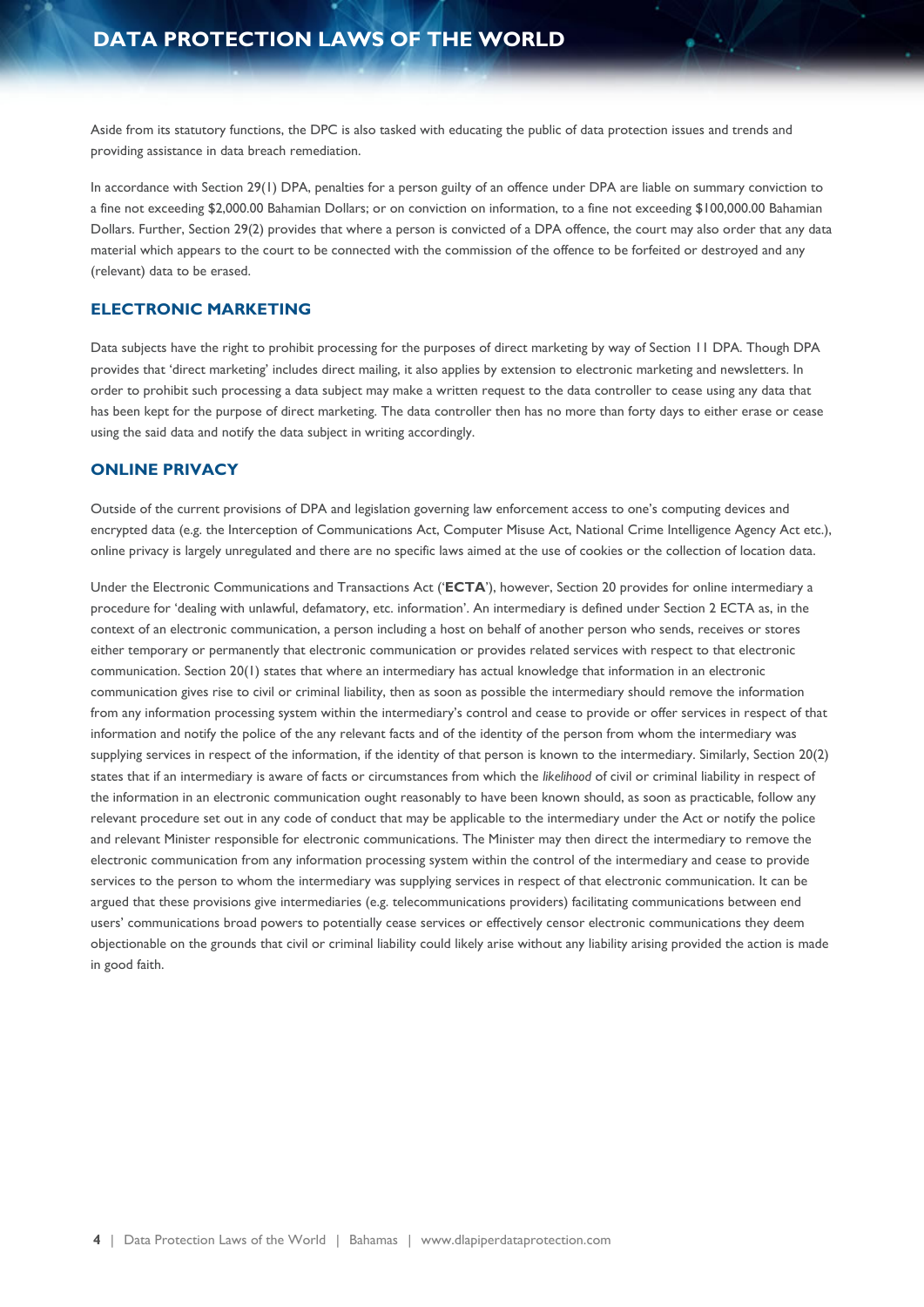# **DATA PROTECTION LAWS OF THE WORLD**

## **KEY CONTACTS**

**GrahamThompson** [grahamthompson.com/](https://grahamthompson.com/)



Sean G. McWeeney Jr. Associate GrahamThompson T +1 (242) 322-4130 sgm@gtclaw.com

# **DATA PRIVACY TOOL**

You may also be interested in our [Data Privacy Scorebox](https://www.dlapiperdataprotection.com/scorebox/) to assess your organization's level of data protection maturity.